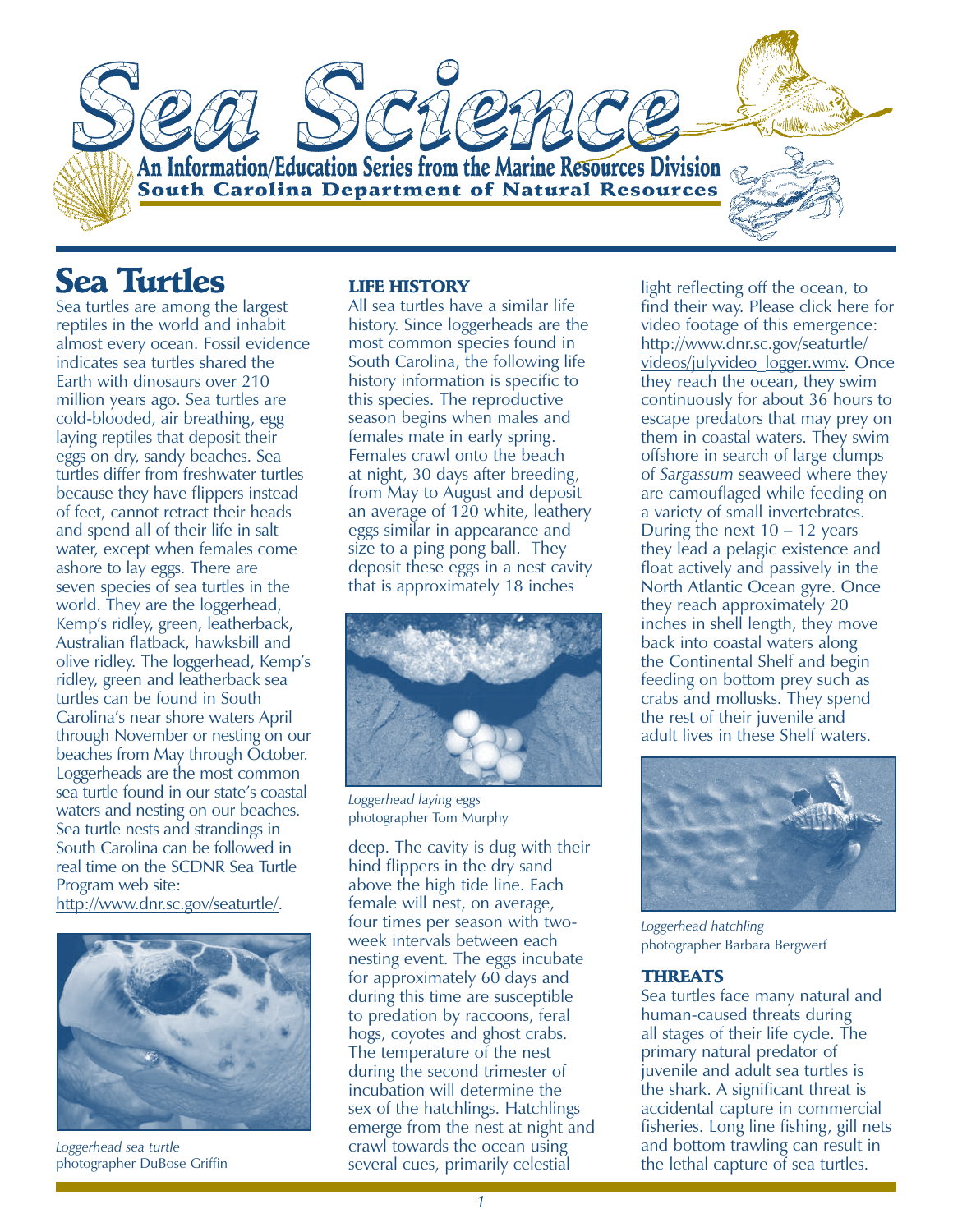

Image credit: Commonwealth of Australia / GBRMPA

The use of Turtle Excluder Devices (TEDs) by shrimpers has reduced the occurrence of sea turtle deaths. However, these species still face many challenges for survival. Collisions with boats, including propellers, are becoming a significant problem as coastal areas continue to develop. Artificial light visible from the beach is harmful because it disorients adults and hatchlings, causing them to wander away from the ocean. Disoriented hatchlings are more susceptible to nocturnal predators. Pollution can cause sea turtle mortality. For example, plastic bags may be mistaken as food and ingested, and sea turtles can become entangled in monofilament line. Beachfront development interferes with the natural erosion and accretion along dynamic barrier islands which results in the loss of nesting habitat. Climate change is a threat to sea turtles, especially when coupled with beachfront development. Rising oceans move dynamic beaches landward. When

this occurs on developed beaches, nesting habitat is lost when sand cannot migrate landward because of infrastructure or when beaches are armored to protect property. Warming temperatures can also alter the natural ratio of male to female turtles that are produced in a nest.

#### **PROTECTION**

All four species of sea turtles found in South Carolina are protected by state and federal law, principally by the US Endangered Species Act of 1973. Additionally, all species of sea turtles are protected by the Convention on International Trade in Endangered Species (CITES). They are also listed as endangered or vulnerable by the International Union for the Conservation of Nature (IUCN).

#### ENDEMIC SEA TURTLES

**Loggerheads** (*Caretta caretta*) are the most widespread and commonly found sea turtle that nests in the southeastern United States. They were designated as

the official South Carolina state reptile in 1988. Loggerheads are named for their massive heads and powerful jaws that enable them to feed on hard-shelled prey, such as whelks, crustaceans and conch. Loggerhead turtles have an oval-shaped carapace that is dark reddish-brown while their flippers and lower plastron are light yellow. Adult loggerheads can weigh as much 300 pounds and reach up to four feet in shell length. Loggerhead nesting has been well documented and has averaged 3,378 nests per year over the last 10 years in South Carolina. For more specific information on loggerhead sea turtles, please visit the following Web pages: [http://www.dnr.sc.gov/seaturtle/](http://www.dnr.sc.gov/seaturtle/cc.htm) cc.htm, and [http://www.dnr.sc.gov/cwcs/pdf/](http://www.dnr.sc.gov/cwcs/pdf/Loggerheadturtle.pdf) Loggerheadturtle.pdf.

#### **Kemp's ridleys** (*Lepidochelys*



photographer Tom Murphy *Loggerhead sea turtle*

*kempii*) are the smallest and rarest of the seven sea turtle species, weighing approximately 100 pounds and as adults, growing to two feet in shell length. Adults have a round grayish-black to olive carapace (which lightens in color as the turtle ages) that is as wide as it is long. They feed on fast swimming crabs, such as blue crabs (*Callinectes sapidus*). Kemp's ridleys nest primarily near Rancho Nuevo, Mexico. They do not typically nest in South Carolina but can be found in inshore and near shore waters from April through November. However, a Kemp's ridley nest was recorded on Litchfield by the Sea in 1992 and South Litchfield in 2008 (less than a mile from the 1992 nest site). For more specific information on Kemp's ridley sea turtles, please visit the following Web pages: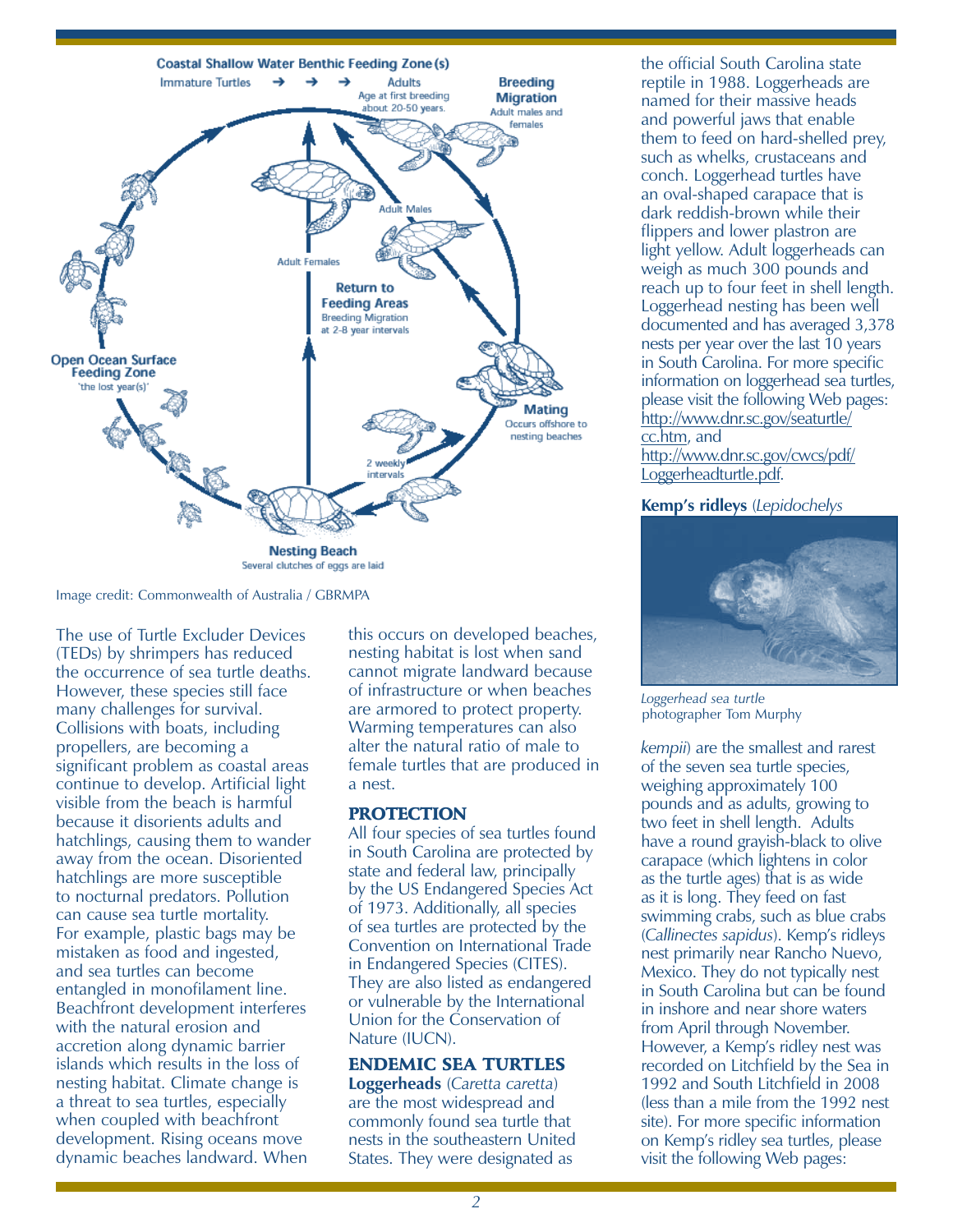## http://www.dnr.sc.gov/seaturtle/lk.htm and

http://www.dnr.sc.gov/cwcs/pdf/ [ResidentJuvenileSeaTurtleGuild.pdf.](http://www.dnr.sc.gov/cwcs/pdf/ResidentJuvenileSeaTurtleGuild.pdf)



photographers Phil and Mary Schneider *Kemp's ridley sea turtle*

**Green sea turtles** (*Chelonia mydas*) are the largest hard-shelled sea turtle species. Their common name is derived from the green fat, or calipee, in their body due to their herbivorous diet. They have a serrated jaw for tearing grass, weigh approximately 300 - 350 pounds as adults and average five feet in shell length. In September 1996, the first documented green turtle nest was laid on South Island in South Carolina. Since 1996, green nesting has become more frequent. Although green turtles do not typically nest in South Carolina, juvenile turtles consistently utilize South Carolina's inshore and near shore waters as foraging grounds from April through November. For more specific information on green sea turtles, please visit the [following Web pages: http://www.](http://www.dnr.sc.gov/seaturtle/cm.htm) dnr.sc.gov/seaturtle/cm.htm and http://www.dnr.sc.gov/cwcs/pdf/ [ResidentJuvenileSeaTurtleGuild.pdf.](http://www.dnr.sc.gov/cwcs/pdf/ResidentJuvenileSeaTurtleGuild.pdf)



photographer Barbara Bergwerf *Green sea turtle*

**Leatherbacks** (*Dermochelys coriacea*) are the largest and widest ranging sea turtles. These sea turtles are unique because they do not have a hard shell, but a leathery shell with distinct longitudinal ridges. Although cold blooded, they can maintain

# INTERESTING SEA TURTLE FACTS

- Sea turtles are revered in many cultures. Around the world there are numerous indigenous tales and legends that depict turtles as guardians or creators of life on Earth. In Hawaii, the turtle is a symbol of good luck and a Hindu symbol depicts the world as resting on the back of a turtle.
- Leatherbacks dive deeper than any other turtle species with recorded dive depths of up to 4,000 feet. Given the pressure and temperature at this depth, this is a remarkable dive for any air breathing vertebrate.
- Loggerhead hatchlings born on the beaches of South Carolina, North Carolina, Florida and Georgia live the first years of their lives in the pelagic environment off the west coast of Africa.
- It takes loggerheads  $25 30$  years to mature and reproduce. You cannot age a turtle and no one knows exactly how long they live.
- About 100 species of animals and plants have been recorded living on one single loggerhead, making them an entire mobile, living, breathing ecosystem.
- The smallest sea turtle is the Kemp's ridley. The largest recorded leatherback was found stranded on the coast of Wales in 1988 and weighed roughly 2,020 pounds.

## SEA TURTLE CONSERVATION AND ETHICS

Biologists urge the public to assist with sea turtle conservation by reporting all dead or injured sea turtles to 1-800-922-5431. Additionally, the following tips are useful:

- Never disturb a sea turtle crawling to or from the ocean.
- Once a sea turtle has begun nesting, observe her only from a distance.
- Do not shine lights on a sea turtle or take flash photography.
- Turn out all lights visible from the beach, dusk to dawn, from May through October.
- Turn off all outdoor and deck lighting to reduce disorientation for nesting adults and hatchlings.
- Close blinds and drapes on windows that face the beach or ocean.
- Fill in holes on the beach at the end of each day as adults and hatchlings can become trapped.
- Do not leave beach chairs, tents etc. on the beach overnight.
- Never attempt to ride a sea turtle.



a body temperature warmer than ambient. They range from 800 - 1,300 pounds and reach six feet in shell length. Leatherbacks feed on jellyfish in South Carolina near shore waters in the spring and fall while

migrating between Nova Scotia feeding grounds to tropical nesting beaches. In 1996, the first South Carolina record for a leatherback nest was documented on St. Phillip's Island. Since 1996, leatherback